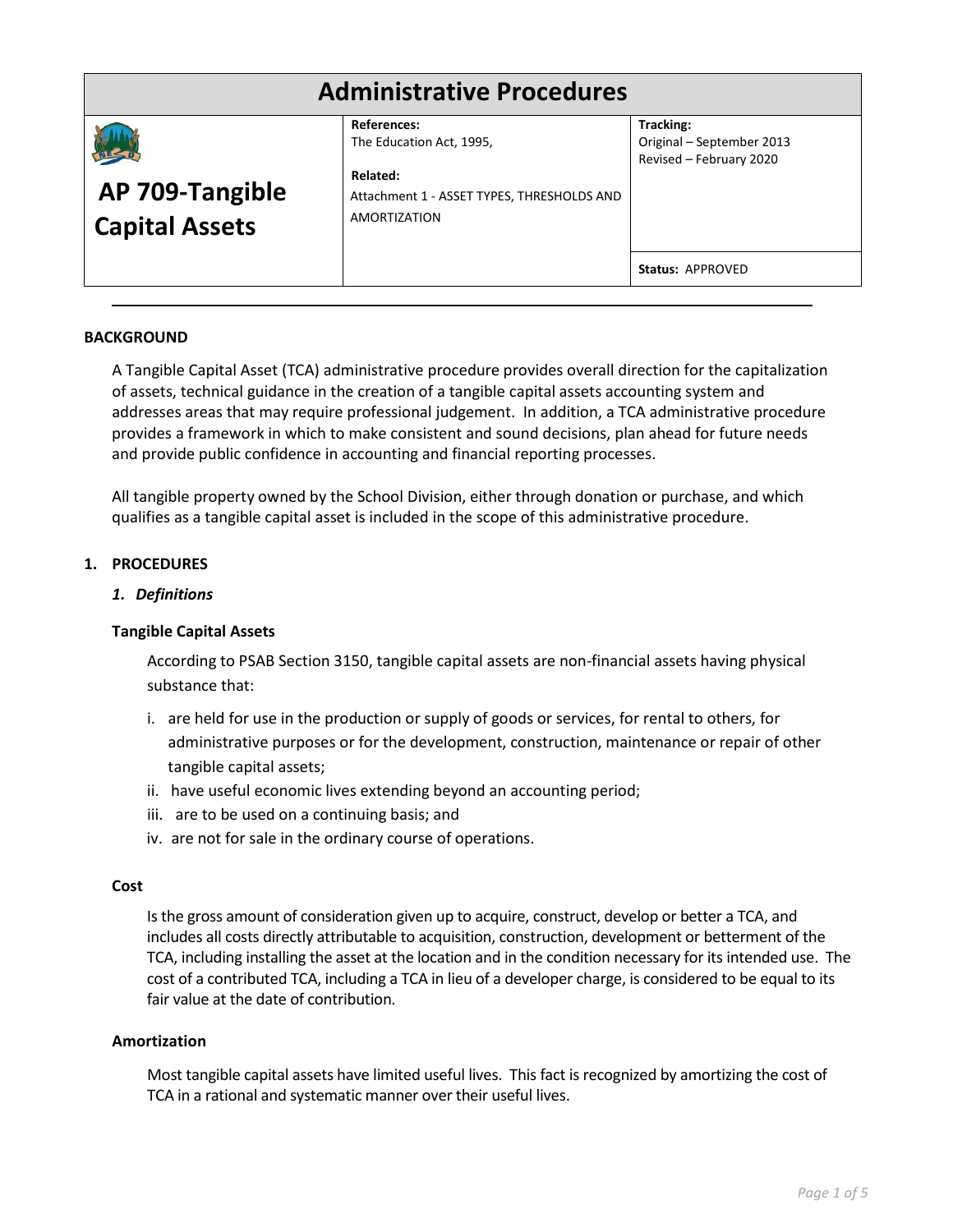### **Fair Value**

 Is the amount of the consideration that would be agreed upon in an arm's length transaction between knowledgeable, willing parties who are under no compulsion to act. The cost of a contributed asset is considered equal to its fair value at the date of contribution (using market or appraisal values). If an estimate of fair value cannot be made, the tangible capital asset would be recognized at nominal value.

# **2.** *Asset Categories*

A category of assets is a grouping of assets of a similar nature or function in the School Division's operations. The following list of categories and sub-categories shall be used:

| <b>CATEGORY</b>                 | <b>SUB-CATEGORY</b>                                                                                                                            |  |
|---------------------------------|------------------------------------------------------------------------------------------------------------------------------------------------|--|
| Land                            | N/A                                                                                                                                            |  |
| Land Improvements               | Pavement, playground equipment, fencing, lighting,<br>etc.                                                                                     |  |
| <b>Buildings</b>                | Structure, site elements, interior components, exterior<br>components, mechanical/electrical system, elevator, site services,<br>fire & safety |  |
| Buildings - short term          | Offices, portables, storage sheds, outbuildings, garages                                                                                       |  |
| <b>School Buses</b>             | Licensed and unlicensed school buses, multi-function school activity<br>buses                                                                  |  |
| Other Vehicles-<br>passenger    | Cars, vans, half-ton trucks                                                                                                                    |  |
|                                 | PAA equipment, appliances, bulk furniture purchases,                                                                                           |  |
| Furniture & Equipment           | cabling, miscellaneous equipment & fixtures                                                                                                    |  |
| Computer Hardware &<br>Software | Hardware & peripherals, software, radio equipment,<br>other audio visual equipment                                                             |  |

It is the responsibility of the Director, department manager and staff members to ensure capital assets assigned to his or her custody are maintained and safeguarded.

Costs of betterments are considered to be part of the cost of the tangible capital asset and are added to the recorded cost of the related asset. A betterment is a cost incurred to enhance the service potential (increase in physical output or service capacity) of a tangible capital asset. The cost of the betterment is amortized over the remaining useful life of the related asset. For North East School Division purposes, roof projects, replacing carpeting/flooring, heating and ventilation equipment replacements (HVAC systems), boiler replacement, painting, and electrical upgrades will generally not be considered a betterment. As a result, the cost of the project would be expensed as an operational cost.

#### *3. Capitalization Methods*

#### **Individual Asset Approach**

Under this approach, TCA purchases are tracked, capitalized, and amortized as an individual asset until the date in which they are disposed of and/or fully amortized. The school division uses this method for land, land improvements, buildings, short-term buildings, school buses and vehicles.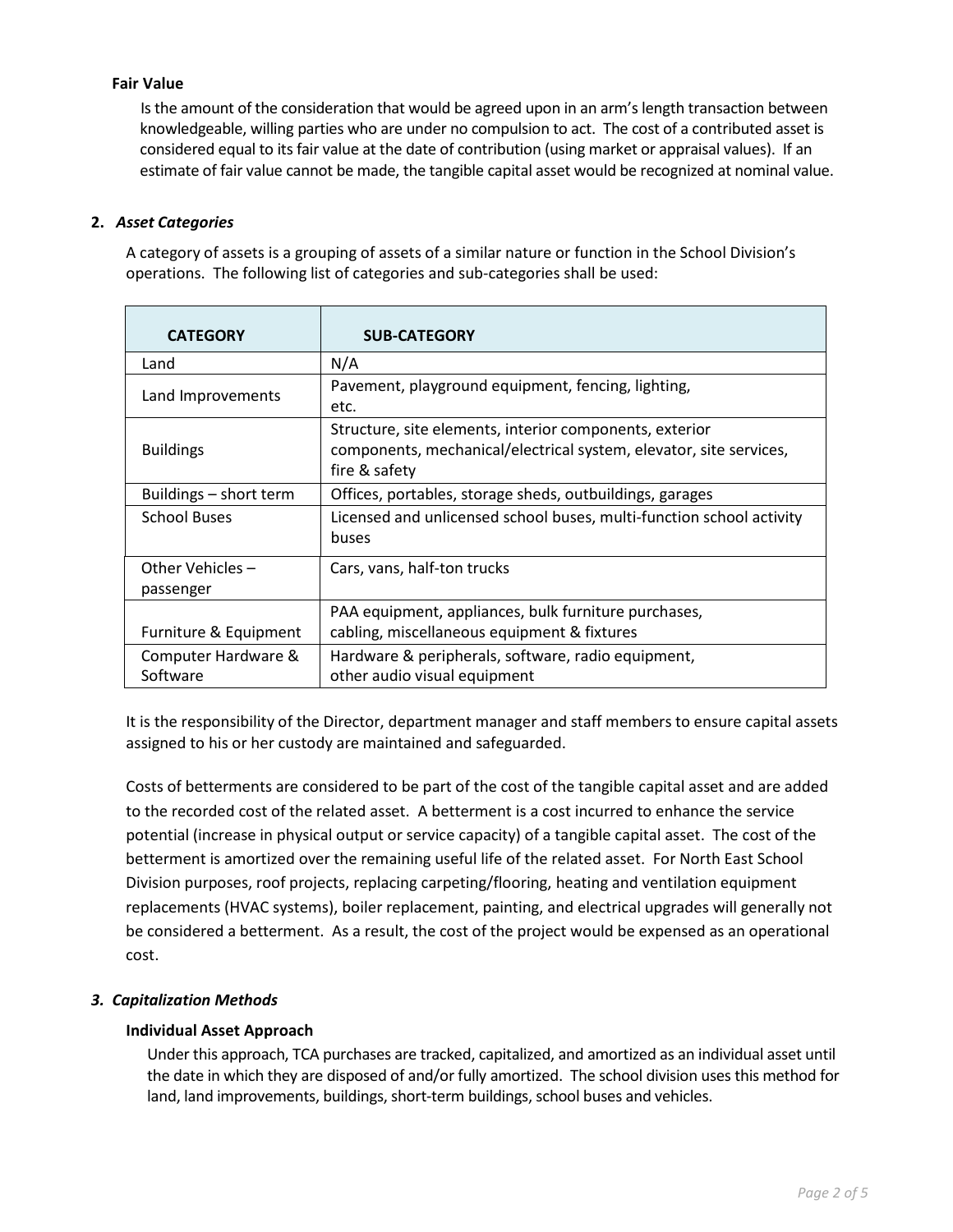### **Pooled Cost Approach (Pooling)**

Under this approach, similar TCA are grouped into one TCA class and are tracked, capitalized, and amortized as a group until the date in which they are fully amortized. Once a TCA has been added to a pooled TCA class, it generally remains in the class until it is fully amortized. The school division uses this approach for capitalizing assets for furniture and equipment, computer hardware and audio visual equipment, and computer software.

#### *4. Capitalization Thresholds*

Capitalization thresholds are established to determine whether expenditures are to be capitalized as assets and amortized or treated as current year expenditures. Refer to ATTACHMENT I for the asset category threshold levels.

The School Division's capitalization thresholds are set based on guidelines from the Ministry of Education, information gathered from various industry sources and experts combined with the consideration of the materiality of the asset category.

Effective September 1, 2020 and future years, only individual items greater than \$1,000 (\$100 in 2019-20) will be posted to similar TCA groupings for pooling purposes. This means that individual items with a cost of \$1,000 (\$100 in 2019-20) or greater will be added to the category pool, tracked and amortized.

#### *5. Amortization*

Amortization is a charge to expenditures for the use of a capital asset. Refer to ATTACHMENT I to determine how the asset categories are amortized.

When a capital asset is tracked by "Asset" or by the "Pooling" method, a full year's amortization is expensed in the year, regardless of when the asset is purchased. Amortization will continue to be expensed evenly over its useful life (i.e., straight-line basis).

Useful life is the estimated period over which the tangible capital asset is expected to be used by the School Division.

# *6. Write-Downs*

When the value of future economic benefits associated with the tangible capital asset is less than the asset's net book value, the cost of the asset should be reduced to reflect the decline in the asset's value.

The write down should be accounted for as an expense in the statement of operations and accumulated surplus. A write down should not be reversed.

#### *7. Disposals*

Disposal procedures for capital assets are in accordance with the School Division's Inventory Management Administrative Policy 703.

The difference between the net proceeds on disposal of a tangible capital asset and the net book value of the asset should be accounted for as a revenue (gain) or expense (loss) in the statement of operations and accumulated surplus.

When a capital asset is tracked by "Asset" and sold during the year, any amortization expensed in the year for that particular asset must be reversed, as no amortization is taken in the year of disposal.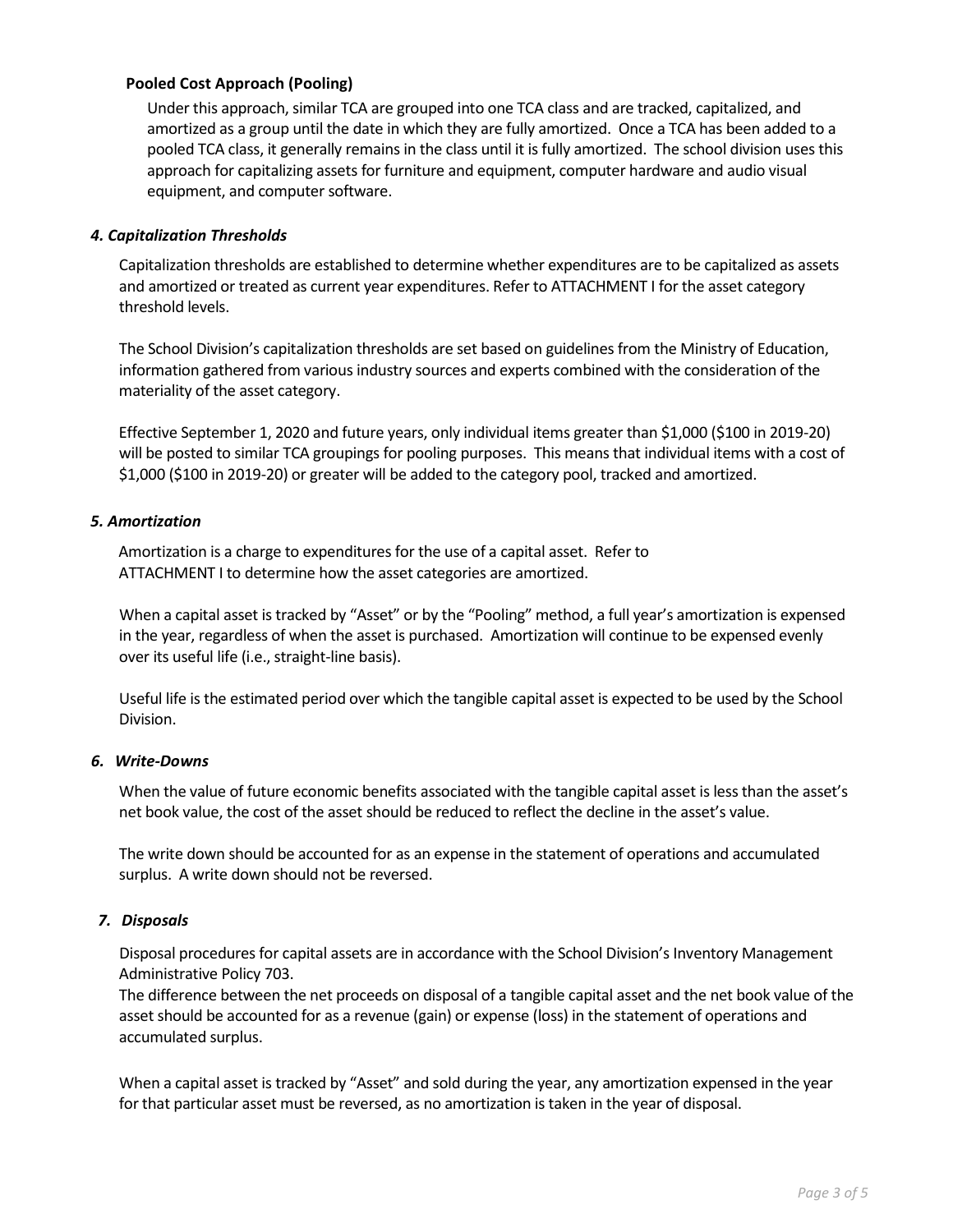Assets recorded using the pooled cost approach will have a deemed disposal at the end of their useful life; individual disposals are not generally recorded. If the asset is sold or disposed of before the end of its useful life, the proceeds are to be recorded as revenue. In exceptional circumstances where there is a significant loss or disposal incurred in a pooled class, the pool would be decreased for the loss of the disposals.

### *8. Contributed/Donated Capital Assets*

The cost of a contributed tangible capital asset is considered to be equal to its fair value at the date of contribution. Fair value would be estimated using market or appraisal values. For contributed materials and services that are normally purchased, fair value would be determined in relation to the purchase of similar materials and services.

Due to the infrequent nature of this type of activity and the resources needed to determine the fair value of the contributed asset, these items will not be recorded unless a determination by the Manager of Financial Services indicates that the individual asset value may be greater than \$1,000.

#### *9. Presentation and Disclosure*

The School Division will present and disclose the capital assets by each major category in accordance with PS3150.40, 41 and 42.